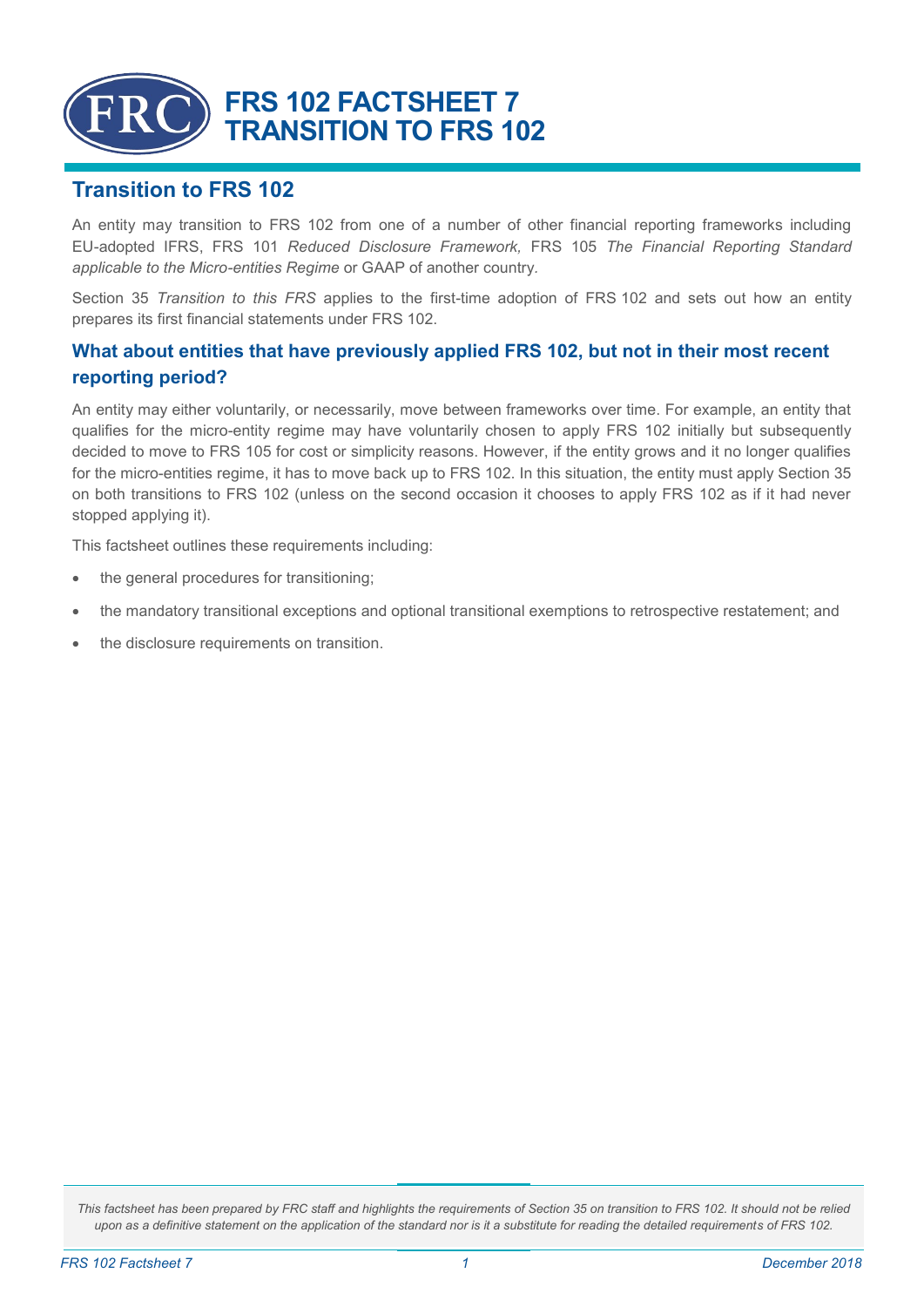|                                                                                                                                                                                                                                 | <b>General procedure: Retrospective restatement</b>                                         |                                                                                      |                                                                                                | Key FRS 102<br>references |
|---------------------------------------------------------------------------------------------------------------------------------------------------------------------------------------------------------------------------------|---------------------------------------------------------------------------------------------|--------------------------------------------------------------------------------------|------------------------------------------------------------------------------------------------|---------------------------|
| In general, transitioning entities are required to do full retrospective restatement, however,<br>Section 35 includes three mandatory exceptions to this rule and some 20 optional transitional<br>exemptions.                  |                                                                                             |                                                                                      |                                                                                                | 35.7                      |
| Full retrospective restatement means that all assets and liabilities at the date of transition (see<br>below) are recognised (or derecognised), classified (or reclassified) and measured in accordance<br>with FRS 102.        |                                                                                             |                                                                                      |                                                                                                |                           |
| When is the date of transition?                                                                                                                                                                                                 |                                                                                             |                                                                                      |                                                                                                |                           |
| One of the key terms used in Section 35 is the 'date of transition'. The date of transition is the<br>beginning of the earliest period for which an entity presents full comparative information.                               |                                                                                             |                                                                                      |                                                                                                | 35.6.<br>Glossary         |
| To illustrate this, for simplicity, this factsheet assumes the following fact pattern:                                                                                                                                          |                                                                                             |                                                                                      |                                                                                                |                           |
|                                                                                                                                                                                                                                 | ended 31 December 2019 with one year of full comparative information.                       |                                                                                      | An entity wishes to present financial statements for the first time under FRS 102 for the year |                           |
| Section 35 acknowledges that some entities may choose to present more than one period of<br>comparative information, however we expect the vast majority of entities to present just one<br>comparative period.                 |                                                                                             |                                                                                      |                                                                                                |                           |
| Based on the illustrative fact pattern above, the date of transition would be the beginning of the<br>comparative period (ie 1 January 2018). It is not 1 January 2019 ie not the beginning of the current<br>reporting period. |                                                                                             |                                                                                      |                                                                                                |                           |
| Diagram 1 summarises the key dates for the illustrative fact pattern, and the associated disclosures<br>required.                                                                                                               |                                                                                             |                                                                                      |                                                                                                |                           |
|                                                                                                                                                                                                                                 |                                                                                             |                                                                                      |                                                                                                |                           |
|                                                                                                                                                                                                                                 |                                                                                             |                                                                                      |                                                                                                |                           |
| <b>Diagram 1-Illustrative fact pattern</b>                                                                                                                                                                                      |                                                                                             |                                                                                      |                                                                                                |                           |
|                                                                                                                                                                                                                                 | 1 Jan 2018                                                                                  | 31 Dec 2018                                                                          | 31 Dec 2019                                                                                    |                           |
|                                                                                                                                                                                                                                 |                                                                                             |                                                                                      |                                                                                                |                           |
| Key date                                                                                                                                                                                                                        | Date of transition to<br><b>FRS 102</b><br>Select which transitional<br>exemptions to apply | Last set of financial<br>statements conforming to<br>previous reporting<br>framework | <b>First set of financial</b><br>statements that fully<br>conform to FRS 102                   |                           |
| Statement of financial<br>position                                                                                                                                                                                              | Restate, but no need to<br>present                                                          | Required                                                                             | Required                                                                                       | 35.7                      |
| Income statement                                                                                                                                                                                                                |                                                                                             | Required for period                                                                  | <b>Required for period</b>                                                                     |                           |
| Reconciliation of equity<br>(previous reporting<br>framework to FRS 102)                                                                                                                                                        | Required                                                                                    | Required                                                                             |                                                                                                | 35.13(b)                  |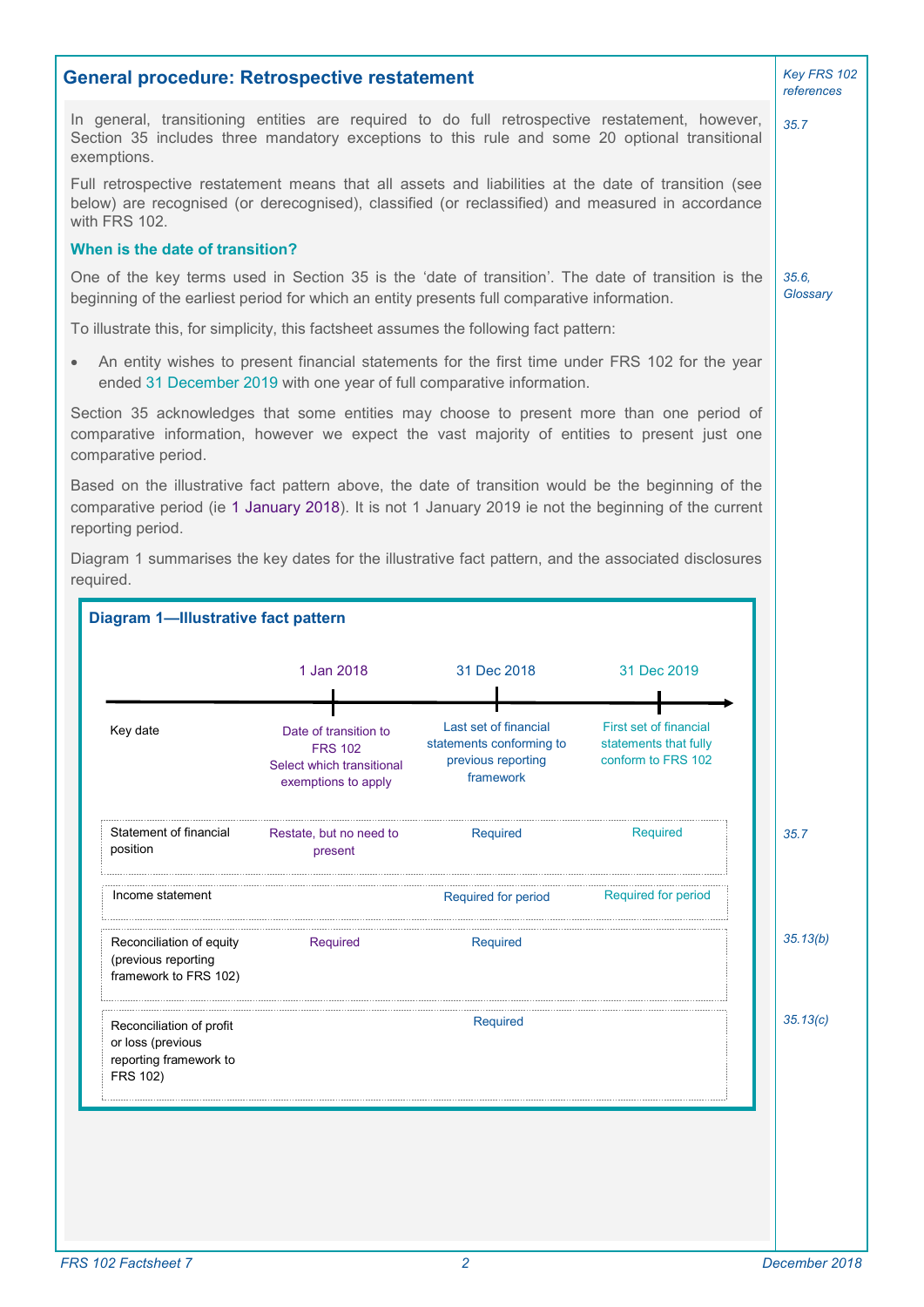| <b>Disclosures</b>                                                                                                                                                                                                                                                                                                                                              |          |  |
|-----------------------------------------------------------------------------------------------------------------------------------------------------------------------------------------------------------------------------------------------------------------------------------------------------------------------------------------------------------------|----------|--|
| The following disclosures are required for an entity following the illustrative fact pattern set out in<br>Diagram 1.                                                                                                                                                                                                                                           |          |  |
| <b>Primary statements</b>                                                                                                                                                                                                                                                                                                                                       |          |  |
| In doing full retrospective restatement, the statement of financial position at both the date of<br>transition (ie 1 January 2018) and the prior year end (ie 31 December 2018) will need to be restated<br>to conform with the requirements of FRS 102.                                                                                                        | 35.7     |  |
| The opening statement of financial position at the date of transition does not need to be presented,<br>however it still needs to be prepared so that the information needed for the transitional<br>reconciliations can be determined.                                                                                                                         |          |  |
| The income statement for the prior year (ie 31 December 2018) should also be restated and<br>presented.                                                                                                                                                                                                                                                         |          |  |
| <b>Transitional reconciliations</b>                                                                                                                                                                                                                                                                                                                             |          |  |
| The following transitional reconciliations are required:                                                                                                                                                                                                                                                                                                        |          |  |
| Equity determined in accordance with its previous financial reporting framework and its equity<br>$\bullet$<br>determined in accordance with FRS 102 at:                                                                                                                                                                                                        | 35.13(b) |  |
| the date of transition to FRS 102 (ie in the illustration, 1 January 2018); and<br>$\bullet$                                                                                                                                                                                                                                                                    |          |  |
| the end of the latest period presented in the entity's most recent annual financial<br>$\bullet$<br>statements determined in accordance with its previous financial reporting framework (ie in<br>the illustration, 31 December 2018).                                                                                                                          |          |  |
| Profit or loss determined in accordance with its previous financial reporting framework for the<br>$\bullet$<br>latest period in the entity's most recent annual financial statements to its profit or loss<br>determined in accordance with FRS 102 for the same period (ie in the illustration, year ended<br>31 December 2018).                              | 35.13(c) |  |
| FRS 102 does not prescribe the format of the transitional reconciliations. Two possible formats are<br>illustrated below along with the associated notes, however an entity may use any suitable format<br>taking into account the nature and amount of their own adjustments. For simplicity, these illustrations<br>generally ignore any deferred tax impact. |          |  |
| If an entity becomes aware of errors made under its previous financial reporting framework, the<br>reconciliations should distinguish the correction of these errors from changes in accounting policy.                                                                                                                                                         | 35.14    |  |
|                                                                                                                                                                                                                                                                                                                                                                 |          |  |
|                                                                                                                                                                                                                                                                                                                                                                 |          |  |
|                                                                                                                                                                                                                                                                                                                                                                 |          |  |
|                                                                                                                                                                                                                                                                                                                                                                 |          |  |
|                                                                                                                                                                                                                                                                                                                                                                 |          |  |
|                                                                                                                                                                                                                                                                                                                                                                 |          |  |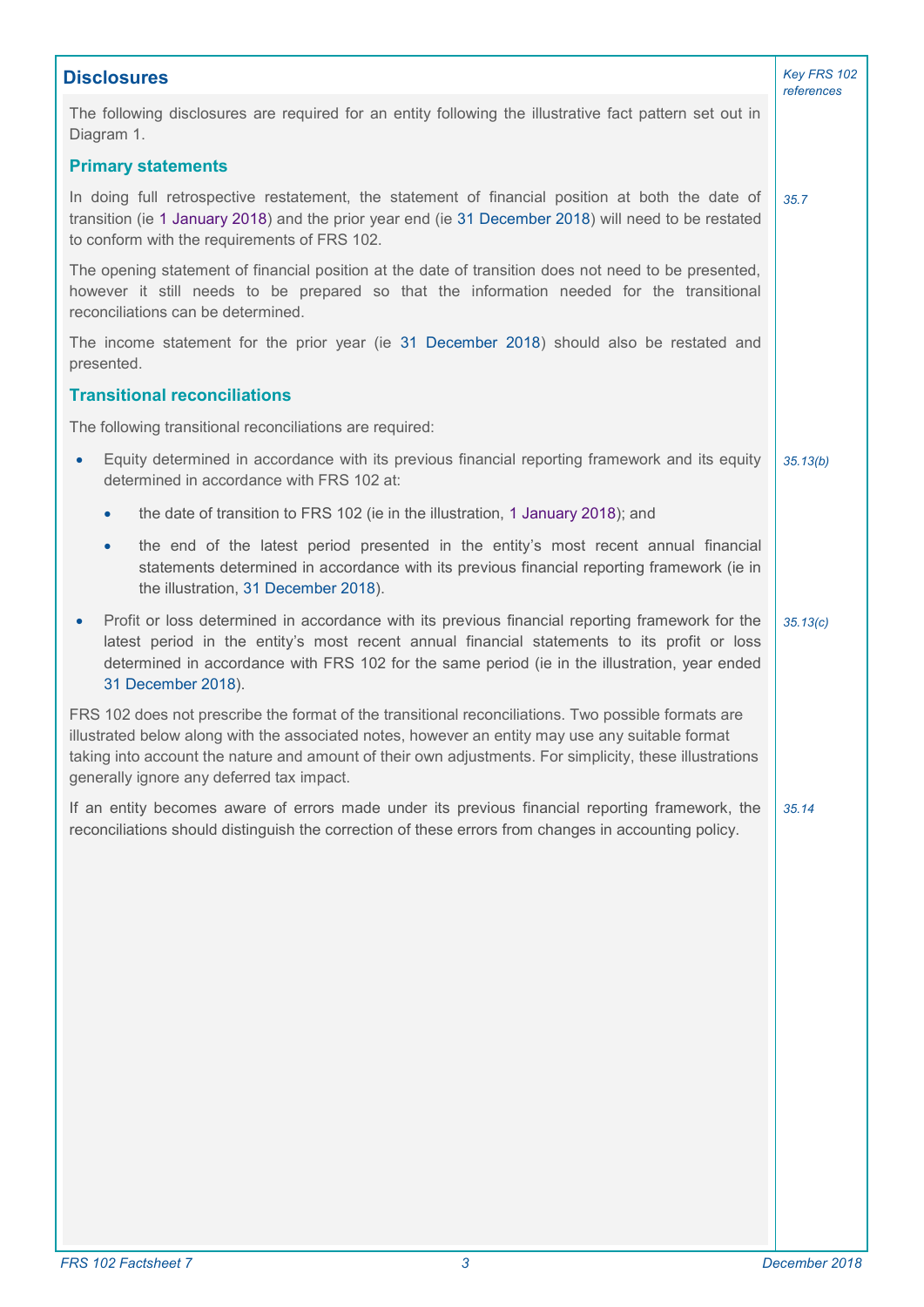## **Suggested presentation of reconciliations**

*Key FRS 102 references*

## **Option 1**

### **Reconciliation of equity**

|                                                       |              | At 1 Jan 2018              |                         |                |                            | At 31 Dec 2018          |                |
|-------------------------------------------------------|--------------|----------------------------|-------------------------|----------------|----------------------------|-------------------------|----------------|
|                                                       | <b>Note</b>  | As<br>previously<br>stated | Effect of<br>transition | <b>FRS 102</b> | As<br>previously<br>stated | Effect of<br>transition | <b>FRS 102</b> |
|                                                       |              | <b>CU '000</b>             | <b>CU '000</b>          | CU '000        | <b>CU '000</b>             | CU '000                 | <b>CU '000</b> |
| Fixed assets                                          | (i)          | 5,868                      | 2,800                   | 8,668          | 5,416                      | 3,450                   | 8,866          |
| Current assets                                        | $(ii)$ (iii) | 475                        | 15                      | 490            | 1,020                      | 8 <sup>2</sup>          | 1,028          |
| Creditors: amounts falling<br>due within one year     | (ii)         | (355)                      | $(11)^{1}$              | (366)          | (324)                      | $(14)^3$                | (338)          |
| Net current assets                                    |              | 120                        | 4                       | 124            | 696                        | (6)                     | 690            |
| Total assets less current                             |              | 5,988                      | 2,804                   | 8,792          | 6,112                      | 3,444                   | 9,556          |
| Creditors: amounts falling<br>due after more than one | (ii)         | (2,900)                    | $(6)^1$                 | (2,906)        | (2,840)                    | $(3)^3$                 | (2,843)        |
| Provisions for liabilities                            |              | (410)                      |                         | (410)          | (465)                      |                         | (465)          |
| Net assets                                            |              | 2,678                      | 2,798                   | 5,476          | 2,807                      | 3,441                   | 6,248          |
| Capital and reserves                                  |              | 2,678                      | 2,798                   | 5,476          | 2,807                      | 3.441                   | 6,248          |

## **Reconciliation of profit or loss**

|                                                     |              | Year ended 31 Dec 2018 |                             |                       |  |
|-----------------------------------------------------|--------------|------------------------|-----------------------------|-----------------------|--|
|                                                     | <b>Note</b>  | As previously stated   | <b>Effect of transition</b> | FRS 102 (as restated) |  |
|                                                     |              | <b>CU '000</b>         | CU '000                     | <b>CU '000</b>        |  |
| Turnover                                            |              | 832                    |                             | 832                   |  |
| Cost of sales                                       | $(ii)$ (iii) | (520)                  | $(12)^4$                    | (532)                 |  |
| Gross profit                                        |              | 312                    | (12)                        | 300                   |  |
| Administrative expenses                             | $(ii)$ (iii) | (65)                   | 45 <sup>5</sup>             | (20)                  |  |
| Other operating income                              |              | 42                     |                             | 42                    |  |
| Fair value gain on investment                       | (i)          |                        | $610^{6}$                   | 610                   |  |
| Operating profit                                    |              | 289                    | 643                         | 932                   |  |
| Interest receivable and similar<br>income           |              | 5                      |                             | 5                     |  |
| Interest payable and similar<br>expenses            |              | (130)                  |                             | (130)                 |  |
| <b>Taxation</b>                                     |              | (35)                   |                             | (35)                  |  |
| Profit after taxation and for the<br>financial year |              | 129                    | 643                         | 772                   |  |

1 Adjustment for financial liabilities of CU17,000 which are split between those falling due within one year of CU11,000 and those falling due after more than one year of CU6,000 (see note (ii)).

 $^2$  Adjustment for financial assets of CU18,000 less CU10,000 adjustment to inventory due to remeasurement using spot rate (see notes (ii) and (iii)).

 $^3$  Adjustment for financial liabilities at 31 December 2018 of CU17,000 are split between those falling due within one year of CU14,000 and those falling due after more than one year of CU3,000 (see note (ii)).

4 Increase in cost of sales of CU10,000 due to remeasurement of inventory using spot rate plus CU2,000 reclassification of costs from administrative expenses (see note (iii)).

<sup>5</sup> CU2,000 reclassification of costs to cost of sales plus CU3,000 fair value gain on financial assets plus adjustment to remove CU40,000 depreciation on investment property (see notes (i), (ii) and (iii)).

 $6$  Fair value increase from CU3,80,000 to CU4,410,000 (see note (i)).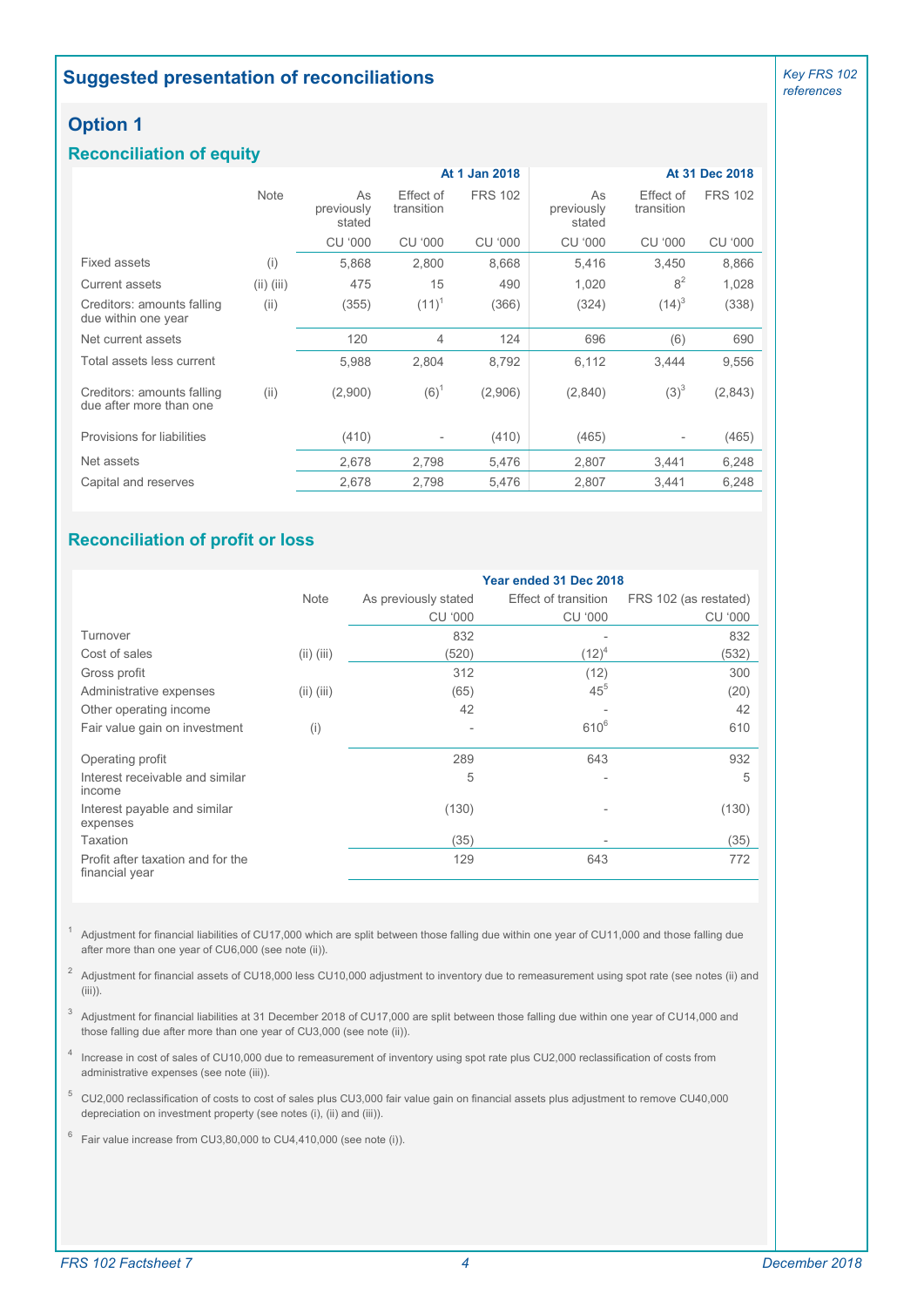## **Suggested presentation of reconciliations**

## **Option 2**

### **Reconciliation of equity**

|                                                  |             | At 1 Jan 2018 | At 31 Dec 2018 |
|--------------------------------------------------|-------------|---------------|----------------|
|                                                  | <b>Note</b> | CU '000       | <b>CU '000</b> |
| Capital and reserves (as previously stated)      |             | 2,678         | 2,807          |
| Fair value gain on investment property           | (i)         | 2.800         | 3,450          |
| Recognition of derivative financial instruments  | (ii)        | (2)           |                |
| Re-measurement of stock using spot exchange rate | (iii)       |               | (10)           |
| Capital and reserves (as restated)               |             | 5.476         | 6,248          |

#### **Reconciliation of profit or loss**

|                                                       |             | <b>Year ended</b><br>31 Dec 2018 |
|-------------------------------------------------------|-------------|----------------------------------|
|                                                       | <b>Note</b> | CU '000                          |
| Profit for the year (as previously stated)            |             | 129                              |
| Removal of depreciation charge on investment property | (i)         | 40                               |
| Fair value gain on investment property                | (i)         | 610                              |
| Recognition of derivative financial instruments       | (ii)        | 3                                |
| Re-measurement of inventory using spot exchange rate  | (iii)       | (10)                             |
| Profit for the year (as restated)                     |             | 772                              |

### **Notes to the reconciliations**

The following notes are applicable to both suggested formats set out above.

#### **Investment properties**

(i) FRS 102 requires all investment properties that are not rented to another group entity to be measured at fair value, with gains and losses recognised in profit or loss. Under its previous financial reporting framework, Entity X was not required to measure investment property at fair value on the balance sheet. Instead investment property was measured at cost less accumulated depreciation and accumulated impairment losses.

At 1 January 2018, the carrying amount of the investment property was CU1,000,000 and its fair value was measured at CU3,800,000 resulting in a fair value gain of CU2,800,000 on transition. At 31 December 2018, the carrying amount was CU960,000 and the fair value of the property had increased further to CU4.41m. An adjustment of CU3.450,000 is required to the balance sheet along with an adjustment to remove depreciation of CU40,000 from administrative expenses and a fair value gain of CU610,000 recognised in the profit and loss in the year.

This example ignores deferred tax, but a deferred tax liability would usually be recognised in relation to the fair value gain on the investment property.

*Key FRS 102 references*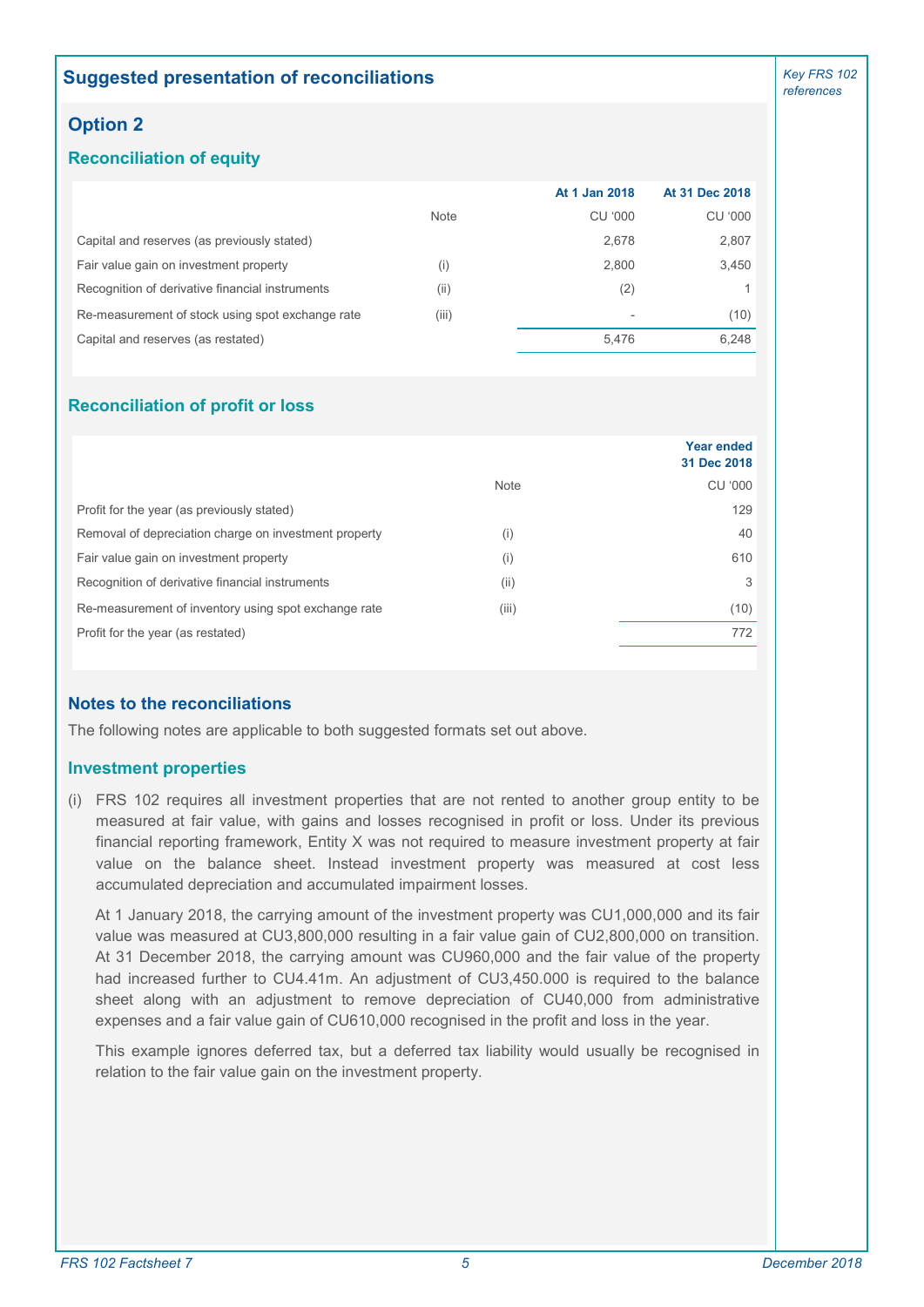### **Suggested presentation of reconciliations**

#### **Financial instruments**

(ii) Derivative financial instruments are classified as 'other financial instruments' in FRS 102 and are recognised as a financial asset or a financial liability, at fair value, when an entity becomes party to the contractual provisions of the instrument. Fair value gains and losses are recognised in profit or loss. Under its previous reporting framework, Entity X was not required to recognise derivative financial instruments on the balance sheet; instead the effects of the derivative financial instruments were recognised in profit or loss when the instruments were settled.

At 1 January 2018, financial assets of CU15,000 and financial liabilities of CU17,000 have been recognised. At 31 December 2018, financial assets of CU18,000 and financial liabilities of CU17,000 have been recognised. Profit for the period has increased by CU3,000.

(iii) The derivative financial instruments are foreign exchange forward contracts. Under its previous reporting framework, Entity X translated purchases in foreign currencies at the rate of exchange specified in a matching forward contract. FRS 102 requires purchases to be translated using the spot exchange rate on the date of the transaction. Items purchased since the transition date have been re-measured based on spot exchange rate.

At 31 December 2018 inventory has been reduced and cost of sales for the year end has been increased by CU10,000 and costs of CU2,000 have been reclassified as administrative expenses from cost of sales.

### **Other transitional disclosures**

FRS 102 contains an overarching requirement to explain how the transition to FRS 102 has affected its reported financial position and performance. An entity also needs to provide a description of the nature of each change in accounting policy.

FRS 102 also contains disclosure requirements for entities that have previously reported under FRS 102 but not in their most recent annual financial statements, and for entities that did not present financial statements in previous periods.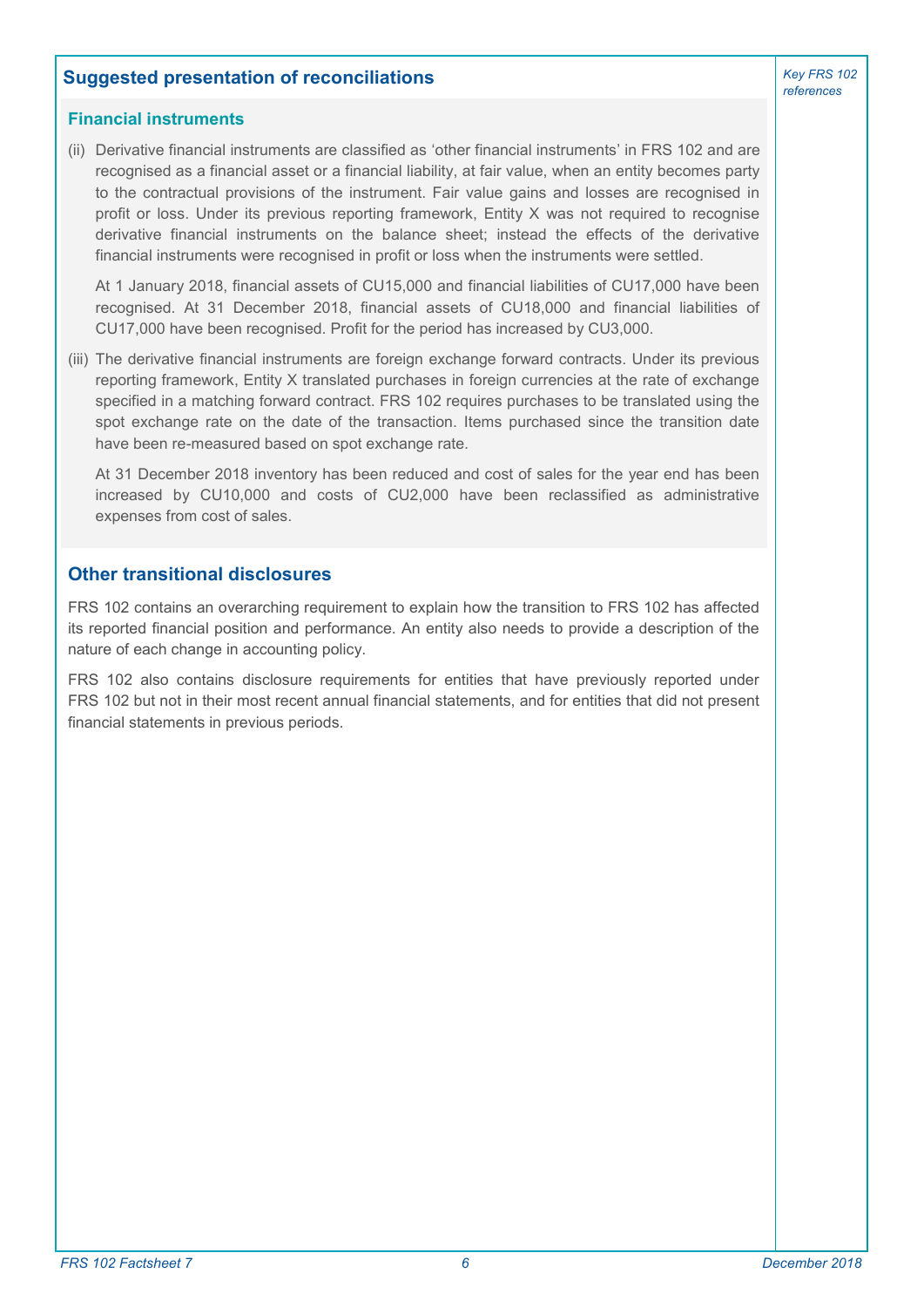|           | <b>Transitional exceptions and exemptions</b>                                                                                                                                                                                                                                                                                                                                                                                                                     | Key FRS 102<br>references |
|-----------|-------------------------------------------------------------------------------------------------------------------------------------------------------------------------------------------------------------------------------------------------------------------------------------------------------------------------------------------------------------------------------------------------------------------------------------------------------------------|---------------------------|
|           | As noted above, transitioning entities are required to do full retrospective restatement, however,<br>Section 35 includes three mandatory exceptions to this rule and some 20 optional transitional<br>exemptions.                                                                                                                                                                                                                                                | 35.7                      |
|           | <b>Mandatory exceptions to retrospective application</b>                                                                                                                                                                                                                                                                                                                                                                                                          |                           |
|           | On transition, entities are not permitted to change the accounting for any of the following<br>transactions:                                                                                                                                                                                                                                                                                                                                                      | 35.9                      |
| $\bullet$ | Derecognition of financial assets and financial liabilities                                                                                                                                                                                                                                                                                                                                                                                                       |                           |
| $\bullet$ | Accounting estimates                                                                                                                                                                                                                                                                                                                                                                                                                                              |                           |
| $\bullet$ | Measurement of non-controlling interest                                                                                                                                                                                                                                                                                                                                                                                                                           |                           |
|           | Further details of the requirements can be found in paragraph 35.9.                                                                                                                                                                                                                                                                                                                                                                                               |                           |
|           | <b>Optional exemptions from retrospective application</b>                                                                                                                                                                                                                                                                                                                                                                                                         |                           |
|           | On transition, entities are permitted to select from a range of optional exemptions; Section 35<br>contains some 20 exemptions. Entities are allowed to pick and choose which of these exemptions to<br>take; it is not an 'all or nothing' choice. Not all the exemptions will be relevant to all entities; for<br>example, a business combinations exemption is permitted, but not all entities will have made<br>acquisitions prior to the date of transition. | 35.10                     |
|           | It should be remembered that, subject to the mandatory exceptions above, full retrospective<br>restatement is required unless:                                                                                                                                                                                                                                                                                                                                    |                           |
|           | a transitional exemption is allowed under Section 35;                                                                                                                                                                                                                                                                                                                                                                                                             |                           |
|           | an entity chooses to apply that transitional exemption; and                                                                                                                                                                                                                                                                                                                                                                                                       |                           |
| $\bullet$ | an entity discloses the fact that the exemption has been applied.                                                                                                                                                                                                                                                                                                                                                                                                 |                           |
|           | Paragraph 35.10 sets out the exact details of all the exemptions but in brief:                                                                                                                                                                                                                                                                                                                                                                                    |                           |
|           | <b>Business combinations (including group reconstructions)</b><br>Entities can elect not to apply Section 19 Business Combinations and Goodwill to previous<br>business combinations.                                                                                                                                                                                                                                                                             | 35.10(a)                  |
| $\bullet$ | <b>Share-based payment transactions</b><br>Entities can elect not to apply Section 26 Share-based Payment to share-based payment<br>transactions granted before the date of transition, unless they had previously applied IFRS 2<br>Share-based Payment when they can apply IFRS 2 or Section 26 Share-based Payment of<br>FRS 102 on transition.                                                                                                                | 35.10(b)                  |
| $\bullet$ | <b>Fair value as deemed cost</b><br>Entities can elect to use fair value as deemed cost for items of property, plant and equipment,<br>investment property and intangible assets.                                                                                                                                                                                                                                                                                 | 35.10(c)                  |
| $\bullet$ | <b>Revaluation as deemed cost</b><br>Entities can elect to use a previous revaluation as deemed cost for items of property, plant and<br>equipment, investment property and intangible assets.                                                                                                                                                                                                                                                                    | 35.10(d)                  |
| $\bullet$ | Individual and separate financial statements<br>Entities can elect to measure investments in subsidiaries, associates and jointly controlled<br>entities either at cost at the date of transition or deemed cost (being the carrying amount) at the<br>date of transition.                                                                                                                                                                                        | 35.10(f)                  |
| $\bullet$ | <b>Compound financial instruments</b><br>Entities can elect not to separate the liability and equity components if the liability component is<br>not outstanding at the date of transition.                                                                                                                                                                                                                                                                       | 35.10(g)                  |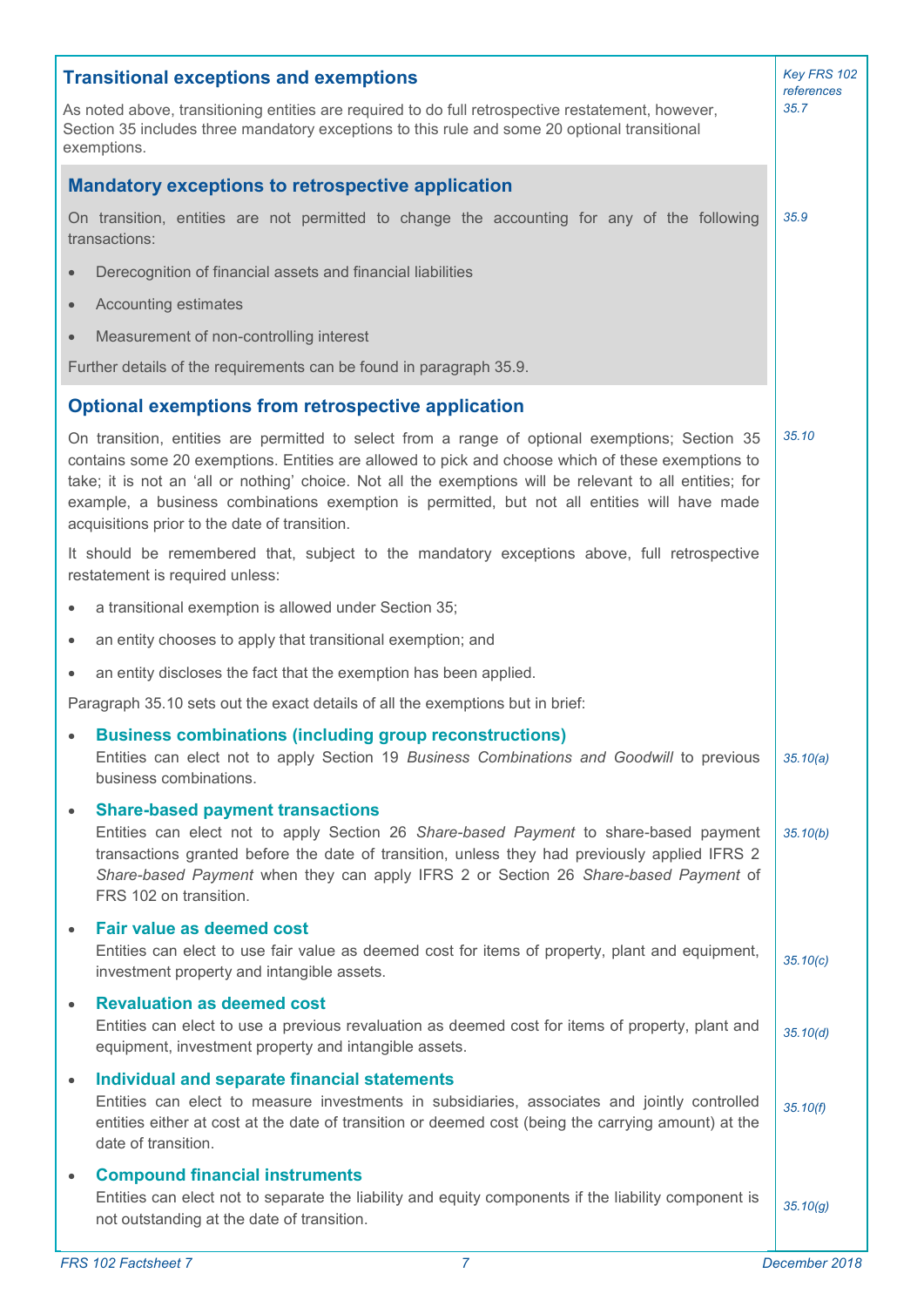| <b>Optional exemptions from retrospective application</b> |                                                                                                                                                                                                                                                                                                                                                                                                                                                                                         |          |
|-----------------------------------------------------------|-----------------------------------------------------------------------------------------------------------------------------------------------------------------------------------------------------------------------------------------------------------------------------------------------------------------------------------------------------------------------------------------------------------------------------------------------------------------------------------------|----------|
| $\bullet$                                                 | Service concession arrangements-Accounting by operators<br>Operators of service concession arrangements can elect to continue to apply their existing<br>accounting policy at the date of transition.                                                                                                                                                                                                                                                                                   | 35.10(i) |
| $\bullet$                                                 | <b>Extractive activities</b><br>Entities can elect to measure exploration and evaluation assets and assets in development or<br>production phases under its previous financial reporting framework at the date of transition.                                                                                                                                                                                                                                                           | 35.10(j) |
| $\bullet$                                                 | <b>Arrangements containing a lease</b><br>Entities can elect to determine whether an existing arrangement contains a lease using the facts<br>and circumstances existing at the date of transition, rather than when the arrangement was<br>entered into.                                                                                                                                                                                                                               | 35.10(k) |
| $\bullet$                                                 | Decommissioning liabilities included in the cost of property, plant and equipment<br>Entities can elect to measure the decommissioning component of property, plant and equipment<br>at the date of transition, rather than on the date the obligation initially arose.                                                                                                                                                                                                                 | 35.10(l) |
| $\bullet$                                                 | <b>Dormant companies</b><br>Dormant companies can elect to retain their accounting policies at the date of transition until<br>there is any change in those balances or the company undertakes any new transactions.                                                                                                                                                                                                                                                                    | 35.10(m) |
| $\bullet$                                                 | <b>Borrowing costs</b><br>Entities that will adopt a policy to capitalise borrowing costs going forward can elect to start<br>capitalisation from the date of transition, rather than from when borrowing costs were incurred.                                                                                                                                                                                                                                                          | 35.10(0) |
| $\bullet$                                                 | <b>Lease incentives</b><br>Entities can elect to continue to apply their existing accounting policy in relation to lease<br>incentives existing at the date of transaction.                                                                                                                                                                                                                                                                                                             | 35.10(p) |
| $\bullet$                                                 | <b>Public benefit entity combinations</b><br>Entities can elect not to restate existing public benefit entity combinations.                                                                                                                                                                                                                                                                                                                                                             | 35.10(q) |
|                                                           | Assets and liabilities of subsidiaries, associates and joint ventures<br>If a subsidiary transitions to FRS 102 after its parent, the subsidiary can measure its assets and<br>liabilities at either the carrying amounts included in the consolidated financial statements, based<br>on the parent's date of transition to FRS 102, if no adjustments were made for consolidations<br>procedures and for the effects of the subsidiary's acquisition or in accordance with Section 35. | 35.10(r) |
|                                                           | If a parent transitions to FRS 102 after its subsidiary, the consolidated financial statements shall<br>include the subsidiary's assets and liabilities at the same carrying amounts as those in the<br>subsidiary's financial statements.                                                                                                                                                                                                                                              |          |
|                                                           | Similarly, the underlying amounts recognised in the separate and consolidated financial<br>statements of a parent should be the same.                                                                                                                                                                                                                                                                                                                                                   |          |
| $\bullet$                                                 | <b>Designation of previously recognised financial instruments</b><br>Entities can designate any financial asset and financial liability at fair value through profit or loss<br>at the date of transition, provided it meets certain criteria.                                                                                                                                                                                                                                          | 35.10(s) |
| $\bullet$                                                 | <b>Hedge accounting</b><br>Section 35 contains a number of exemptions in relation to hedge accounting depending on the<br>particular facts and circumstances applicable.                                                                                                                                                                                                                                                                                                                | 35.10(t) |
|                                                           |                                                                                                                                                                                                                                                                                                                                                                                                                                                                                         |          |
|                                                           |                                                                                                                                                                                                                                                                                                                                                                                                                                                                                         |          |
|                                                           |                                                                                                                                                                                                                                                                                                                                                                                                                                                                                         |          |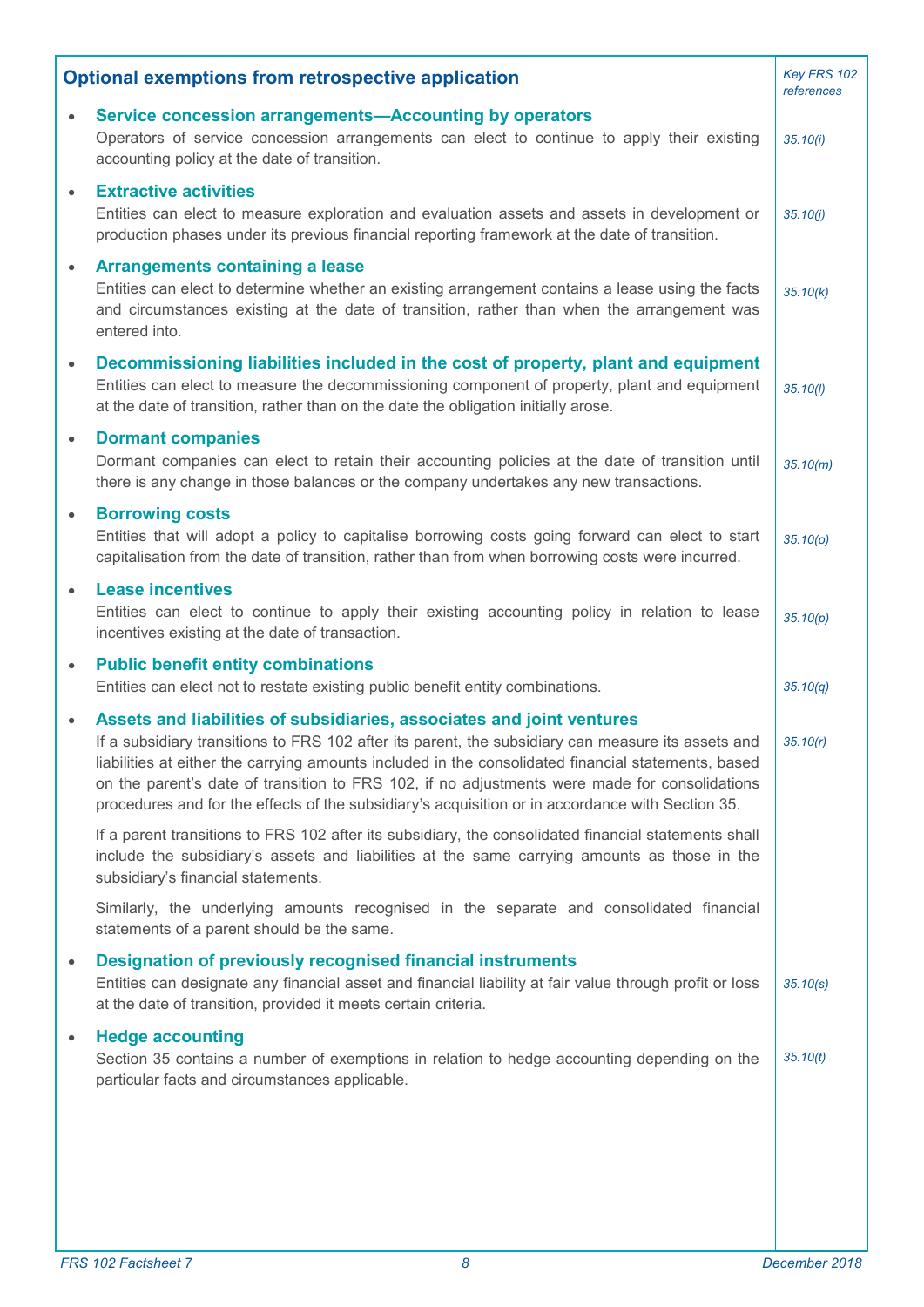| <b>Optional exemptions no longer available</b>                                           |                                                                                                                                                                                                                                                                                                                                                                                                                                                                                                                                                                                                                                |          |  |  |
|------------------------------------------------------------------------------------------|--------------------------------------------------------------------------------------------------------------------------------------------------------------------------------------------------------------------------------------------------------------------------------------------------------------------------------------------------------------------------------------------------------------------------------------------------------------------------------------------------------------------------------------------------------------------------------------------------------------------------------|----------|--|--|
| There are three exemptions that due to particular circumstances are no longer available: |                                                                                                                                                                                                                                                                                                                                                                                                                                                                                                                                                                                                                                |          |  |  |
|                                                                                          | Deferred development costs as a deemed cost<br>An exemption is permitted in relation to development costs capitalised under SSAP 13<br>Accounting for research and development. This is no longer available as no entities will be<br>transitioning from that, now withdrawn, standard.                                                                                                                                                                                                                                                                                                                                        | 35.10(n) |  |  |
|                                                                                          | Small entities-fair value measurement of financial instruments<br>This exemption was only available to small entities transitioning to FRS 102 for accounting<br>periods starting before 1 January 2017. This was to address potential issues arising from a short<br>implementation period following the implementation of the EU Accounting Directive.<br>Entities transitioning to FRS 102 from a framework that does not require fair value measurement<br>of financial instruments, such as FRS 105, will need to ensure that processes are in place ahead<br>of time to collect fair value data for comparative periods. | 35.10(u) |  |  |
| $\bullet$                                                                                | <b>Small entities-financing transactions involving related parties</b><br>This exemption was only available to small entities transitioning to FRS 102 for accounting<br>periods commencing before 1 January 2017. This was to address potential issues arising from a<br>short implementation period following the implementation of the EU Accounting Directive.                                                                                                                                                                                                                                                             | 35.10(v) |  |  |
|                                                                                          |                                                                                                                                                                                                                                                                                                                                                                                                                                                                                                                                                                                                                                |          |  |  |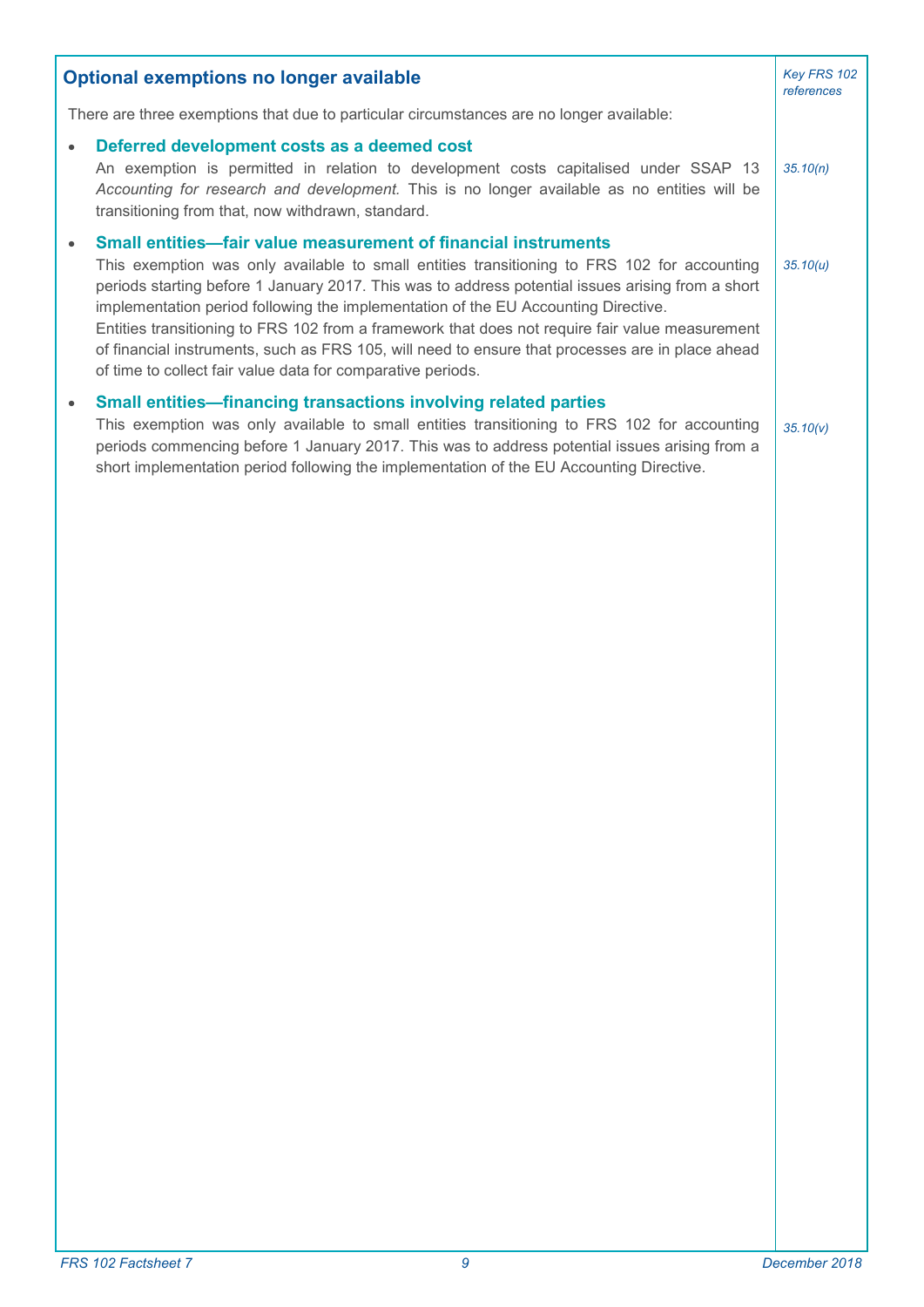### **Examples**

The following examples illustrate how the transitional exemptions may be applied to five common transactions. The examples assume the fact pattern illustrated earlier in this factsheet with an entity wishing to present financial statements for the first time under FRS 102 for the year ended 31 December 2019 with one year of full comparative information (ie for year ended 31 Dec 2018).

### **1. Accounting estimates**

At 31 December 2017, Entity A had a debtor balance of CU500. At 31 December 2017 Entity A was concerned about the credit risk of the debtor and was in discussion with the debtor as to how the debt might be settled. As a consequence Entity A had made a provision of CU250, ie for 50 per cent of the balance as at that date. During 2018 the debtor collapsed and was liquidated.



When Entity A prepares its opening balance sheet as at 1 January 2018 (the date of transition), it is clear that it will not be able to collect the outstanding debt. However, Entity A should not revise its estimate under its previous financial reporting framework because FRS 102 prohibits retrospective adjustments to accounting estimates on the date of transition.

## **2. Business combination before the date of transition**

On 1 January 2015, Entity B acquired a wholly-owned subsidiary. At the date of acquisition, Entity B recognised the following assets and liabilities at their fair values in its consolidated financial statements under its previous financial reporting framework. Entity B did not recognise deferred tax in respect of any of the fair value adjustments made on acquisition.

|                               | CU      | CU     |
|-------------------------------|---------|--------|
| Property, plant and equipment | 30,000  |        |
| Goodwill                      | 10,000  |        |
|                               |         | 40,000 |
| <b>Stock</b>                  | 1,000   |        |
| <b>Debtors</b>                | 1,500   |        |
| Net current assets            | 2,500   |        |
| Creditors                     | (3,000) |        |
| Net current liabilities       |         | (500)  |
| Net assets acquired           |         | 39,500 |
|                               |         |        |

#### **On transition:**

#### **Measurement of goodwill**

*19.23(a)* FRS 102 states that goodwill shall be considered to have a finite useful life and in the exceptional cases when an entity is unable to make a reliable estimate of the useful life, the life shall not exceed 10 years.

On acquisition in 2015, Entity B determined that the goodwill had an economic life of 15 years. At 31 December 2018 the carrying amount for the goodwill is therefore CU7,333 and has a remaining useful life of 11 years.

*Key FRS 102 references*

*35.9*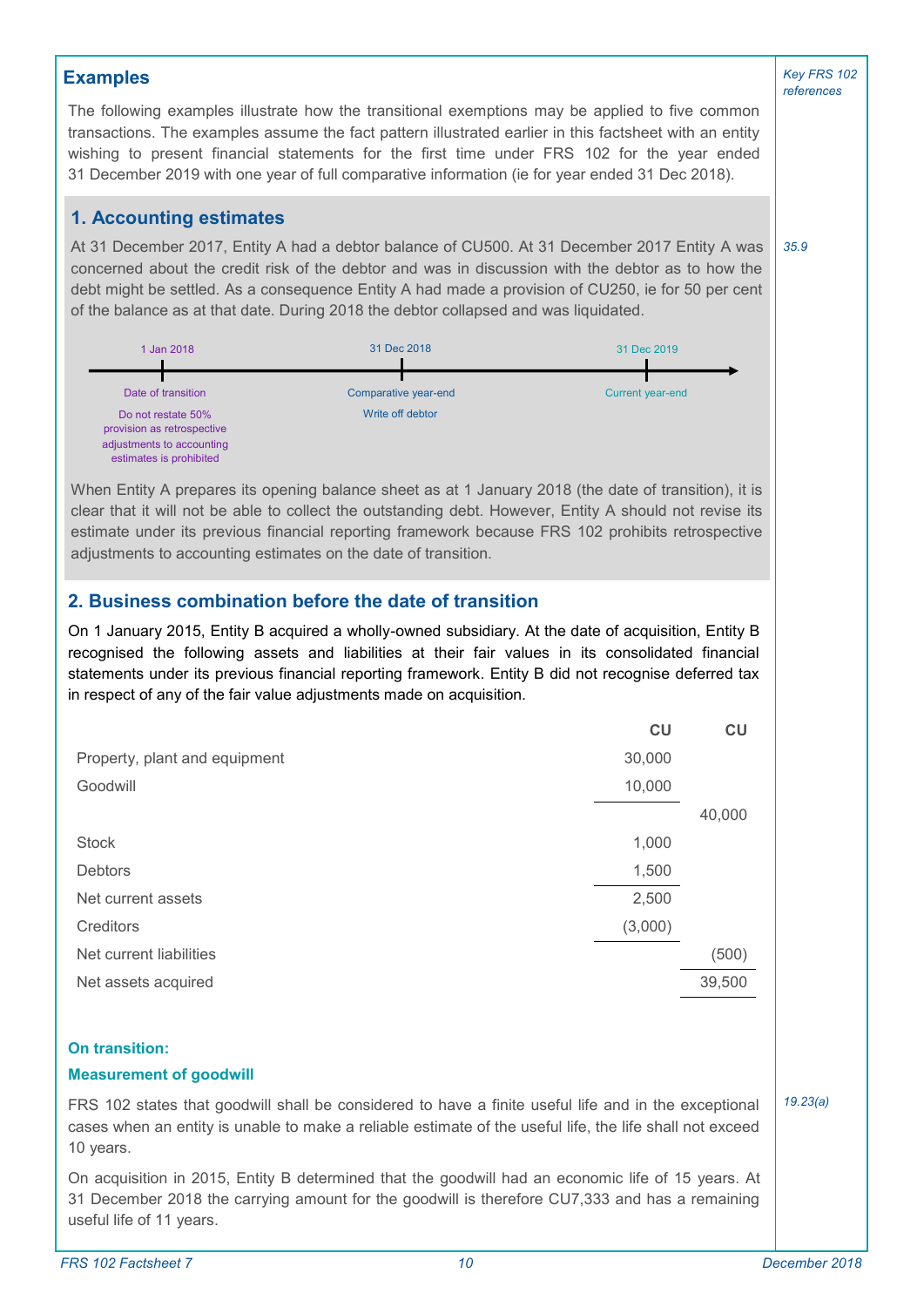### **Examples** *Key FRS 102*

Entity B still considers the remaining useful economic life of that goodwill to be 11 years and can provide adequate evidence to support this. It is therefore not required to adjust the expected amortisation profile.

#### **Measurement of other acquired assets and liabilities**

In accordance with Section 35, Entity B decides not to apply the requirements of Section 19 *Business Combinations and Goodwill* retrospectively to the acquired assets and liabilities. Entity B is still required to recognise and measure those acquired assets and liabilities that remain within the group at the date of transition in accordance with the other first-time adoption accounting requirements set out in paragraphs 35.7 to 35.10 of FRS 102.

Entity B determines that no adjustments to the acquired assets and liabilities are required in accordance with the first-time adoption accounting requirements of FRS 102, except for deferred tax. Paragraph 29.6 of FRS 102 requires the recognition of deferred tax on all timing differences. Entity B still owns the acquired property, plant and equipment which were fair valued on the date of acquisition. Entity B measures the deferred tax liability on the fair value adjustments (to the extent that they have not been reduced by depreciation prior to the date of transition) based on tax rates enacted or substantively enacted at the date of transition and records the corresponding adjustment in equity.

### **3. Revaluation as deemed cost**

Entity  $C^7$  has two properties, A and B. Neither Property A nor Property B is an investment property. Entity C has an accounting policy to revalue its properties and to fully depreciate them over a useful life of 50 years from the date of purchase.

Property A was acquired on 31 December 1984 at a cost of CU1,000 and has been revalued on a regular basis; the last time was on 31 December 2014 when its value was recorded in the financial statements at CU100,000 and its remaining useful life was 20 years. There has been no significant change in the value of Property A since that revaluation.

Property B was acquired on 31 December 2014, at a cost of CU50,000. Property B has never been revalued as it was purchased in the same year that the most recent valuation was carried out and at that time its cost was the best available evidence of its valuation. There has been no impairment in its value.

#### **On transition:**

Entity C decides not to continue its policy of revaluation.

Paragraph 35.10(d) provides an optional exemption from restating the value of the property based on its original cost. Therefore Entity C has the following two choices in relation to Property A:

- it could elect to use the most recent revaluation from 2014 (being CU100,000) as its deemed cost at that date and no further adjustment is required; or
- it could restate the cost of the property to its original cost of CU1,000, adjusting accumulated depreciation accordingly.

If the revalued amount of CU100,000 were used as its deemed cost, in order to comply with company law the difference from the relevant historical cost amount would need to be shown in a revaluation reserve and the excess depreciation, above that calculated on a historical cost basis, would continue to be offset against it. Also as Property A is not carried at historical cost any other company law disclosures relating to revalued property will be required.

*references*

*29.6*

*35.10(a), 35.7 to 35.10*

<sup>7</sup> In this example, Entity C must be applying either IFRS or FRS 101 as FRS 105 does not permit revaluation of property, plant and equipment.